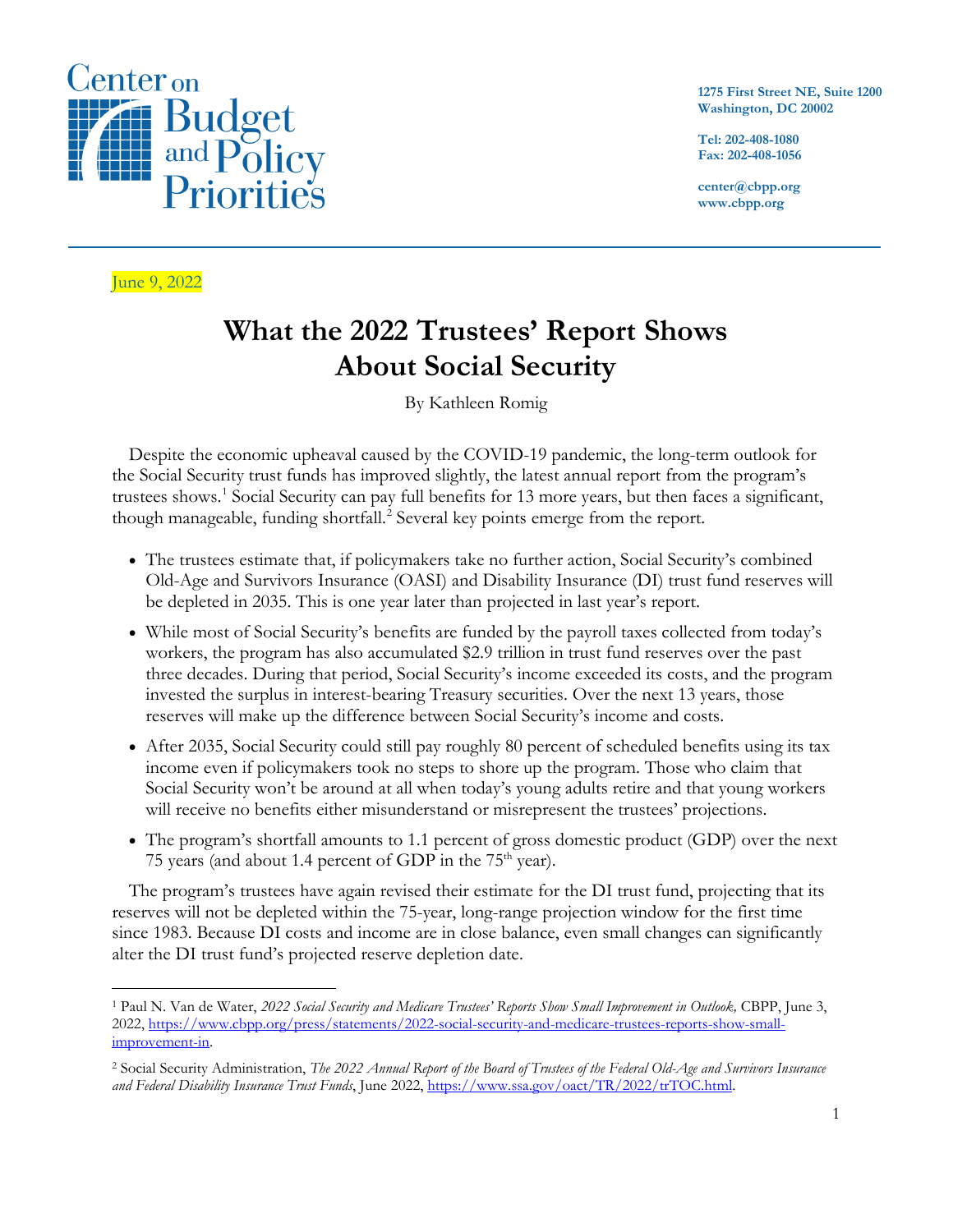The ongoing COVID-19 pandemic, its economic repercussions, and the legislative response will continue to affect Social Security's financial outlook, causing uncertainty in the near term. This year's report shows that Social Security's long-term outlook remains similar to what the trustees expected before the pandemic. (See Table 1.)

Policymakers should address Social Security's long-term shortfall primarily by increasing Social Security's tax revenues. Social Security will necessarily require an increasing share of our nation's resources as the population ages, and polls show a widespread willingness to pay more to strengthen the program. Recent trends also justify boosting Social Security's payroll tax revenue: Social Security's tax base has eroded since the last time policymakers addressed solvency in 1983, largely due to increased earnings inequality and the rising cost of non-taxed fringe benefits, such as health insurance.

### Report Holds Few Surprises

For Social Security as a whole, the outlook in the 2022 trustees' report remains similar to last year's. The report focuses on the next 75 years — a horizon that spans the lifetime of just about everybody now old enough to work. With no tax increases scheduled, the trustees project that the program's tax income will remain around 13 percent of taxable payroll.[3](#page-1-0) (Taxable payroll is total wages and self-employment income up to Social Security's taxable maximum, which is currently \$147,000 a year.) Meanwhile, program costs are expected to climb, largely due to the aging of the population. Costs will grow more steeply for about 20 years and then moderate, rising to roughly 18 percent of taxable payroll in 75 years. Interest earnings, long an important component of the trust funds' income, will shrink and eventually disappear.

Over the entire 75-year period, the trustees put the Social Security shortfall at 3.24 percent of taxable payroll; the shortfall is concentrated in the later decades of the projection. Expressed as a share of the nation's economy, the 75-year shortfall equals 1.2 percent of GDP.

While Social Security provides earned benefits to people of *all* ages — young children and their surviving parents who have lost a family breadwinner, working-age adults who become seriously disabled, and retired workers and elderly widows and widowers — roughly 4 in 5 beneficiaries are older Americans. The elderly share of the population will climb steeply over the next 15 years, from just under 1 in 6 Americans to 1 in 5, and then inch up thereafter. Social Security costs as a percentage of GDP will rise slightly *less* than that due to already enacted increases in the age for full retirement benefits (previously 65, then 66, and now 67), which dampen the rise in benefit costs. [4](#page-1-1)

<span id="page-1-0"></span><sup>3</sup> See Table IV.B1, "Annual Income Rates, Cost Rates, and Balances,"

[https://www.ssa.gov/OACT/TR/2022/lrIndex.html.](https://www.ssa.gov/OACT/TR/2022/lrIndex.html) Social Security payroll taxes equal 12.4 percent of taxable payroll, while dedicated income taxes that higher-income beneficiaries pay on a portion of their Social Security benefits contribute a gradually rising percentage of taxable payroll.

<span id="page-1-1"></span><sup>4</sup> The rise in the full retirement age from 66 to 67, which phased in between 2017 and 2022, slowed the growth of program costs, as the previous rise from 65 to 66 did. For an explanation, see Kathleen Romig, "Raising Social Security's Retirement Age Cuts Benefits for All Retirees," CBPP, January 20, 2016, [https://www.cbpp.org/blog/raising-social](https://www.cbpp.org/blog/raising-social-securitys-retirement-age-cuts-benefits-for-all-retirees)[securitys-retirement-age-cuts-benefits-for-all-retirees.](https://www.cbpp.org/blog/raising-social-securitys-retirement-age-cuts-benefits-for-all-retirees)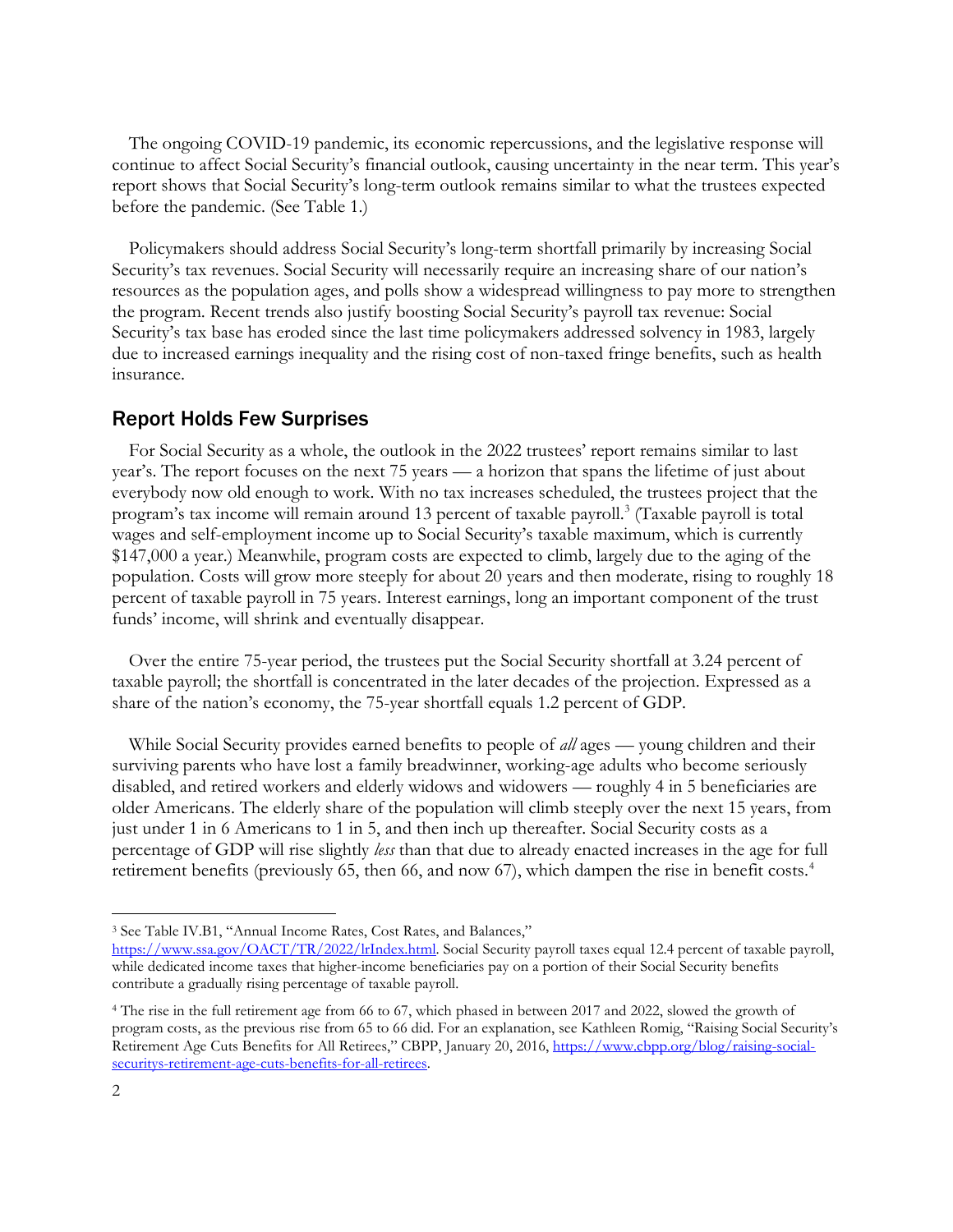(See Figure 1.) These facts reinforce the point that Social Security's fundamental challenge is demographic*,* traceable to a rising number of beneficiaries rather than to escalating costs per beneficiary.



Note: Social Security's age for full retirement benefits rose from 65 to 66 between 2000 and 2005 and reached 67 in 2022. That change dampens the rise in Social Security benefit costs. GDP = gross domestic product.

Source: Social Security Administration

CENTER ON BUDGET AND POLICY PRIORITIES | CBPP.ORG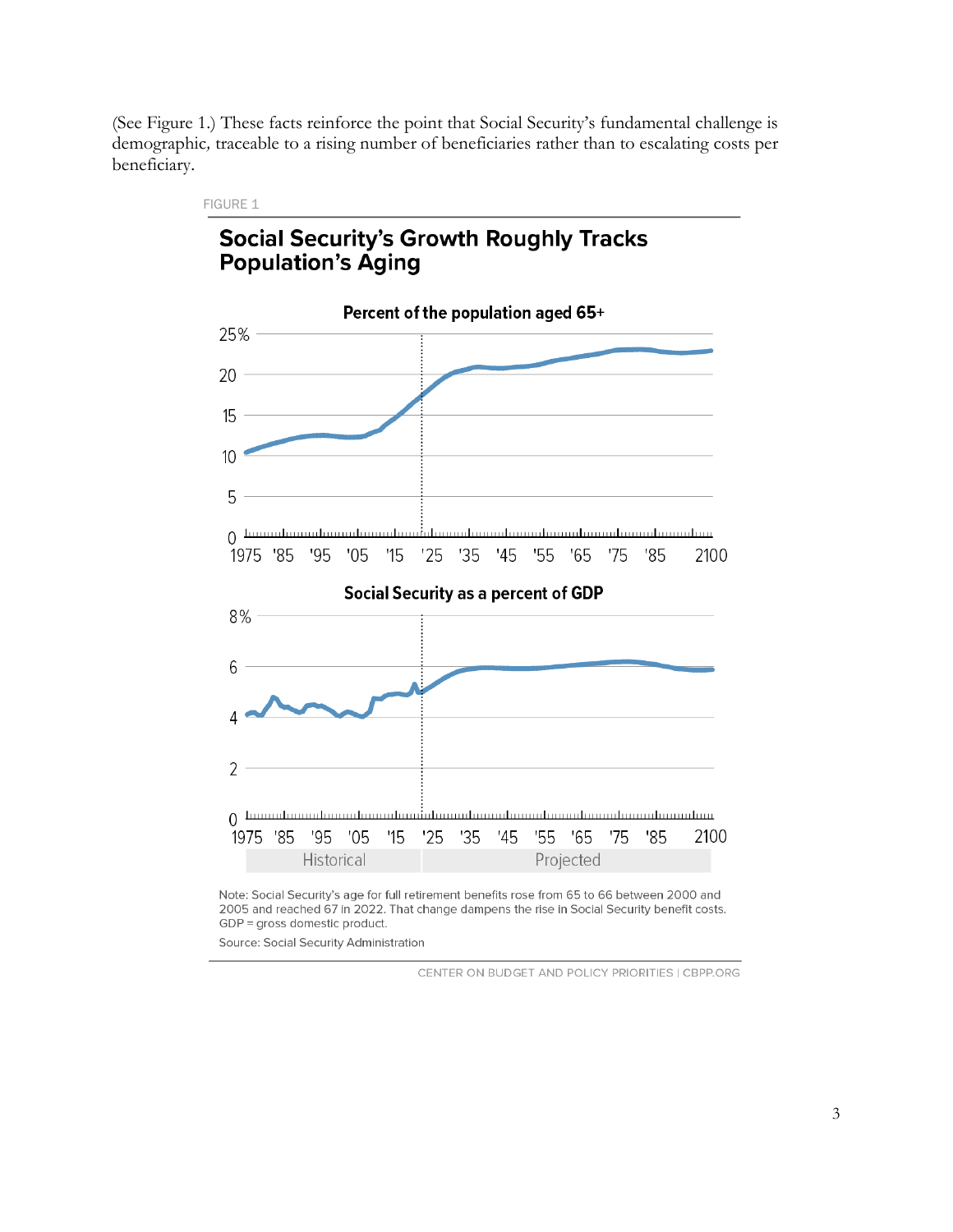#### TABLE 1

#### Change in actuarial balance (as percentage of taxable payroll over 75 years) since previous report due to… Year of report Legislation and regulations Change in valuation period All other\* Total change Actuarial balance Year of exhaustion 2003 0.00 -0.07 0.03 -0.04 -1.92 2042 2004 0.00 -0.07 0.10 0.03 -1.89 2042 2005 0.00 -0.07 0.03 -0.04 -1.92 2041 2006 0.00 -0.06 -0.03 -0.09 -2.02 2040 2007 0.00 -0.06 0.13 0.06 -1.95 2041 2008 0.00 -0.06 0.32 0.26 -1.70 2041 **2009** 0.00 -0.05 -0.25 -0.30 -2.00 2037 **2010** 0.14 -0.06 0.00 0.08 -1.92 2037 **2011** 0.00 -0.05 -0.25 -0.30 -2.22 2036 **2012** 0.00 -0.05 -0.39 -0.44 -2.67 2033 **2013** -0.15 -0.06 -0.16 -0.05 -2.72 -2033 **2014** -0.01 -0.06 -0.09 -0.16 -2.88 2033 2015 0.02 -0.06 0.24 0.20 -2.68 2034 **2016** 0.03 -0.06 0.04 0.02 -2.66 2034 **2017** 0.00 -0.05 -0.12 -0.17 -2.83 2034 **2018** 0.00 -0.06 0.04 -0.02 -2.84 2034 **2019** 0.00 -0.05 0.10 0.06 -2.78 2035 **2020** -0.12 -0.05 -0.26 -0.43 -3.21 - 2035 **2021** -0.01 -0.06 -0.26 -0.32 -3.54 2034 **2022** 0.00 -0.06 0.17 0.12 -3.42 2035

## Trustees' Estimates Have Fluctuated But Tell a Consistent Story

\* "All other" changes include effects of economic, demographic, and disability assumptions and any changes in the actuaries' methods and models.

Note: Details may not add to totals due to rounding. Data are for the combined Old-Age and Survivors Insurance and Disability Insurance trust funds.

Source: See Trustees Report Table IV.B7, "Reasons for Change in the 75-Year Actuarial Balance, Based on Intermediate Assumptions," 2022.

# Social Security Needs Shoring Up But Will Not Go "Bankrupt"

2035 is the "headline date" in the trustees' report, because that is when the combined Social Security trust fund reserves — that is, the excess contributions it has collected and invested in Treasury bonds over the past three decades — will be depleted. At that point, if nothing else is done, the program could pay 80 percent of scheduled benefits, mostly out of workers' ongoing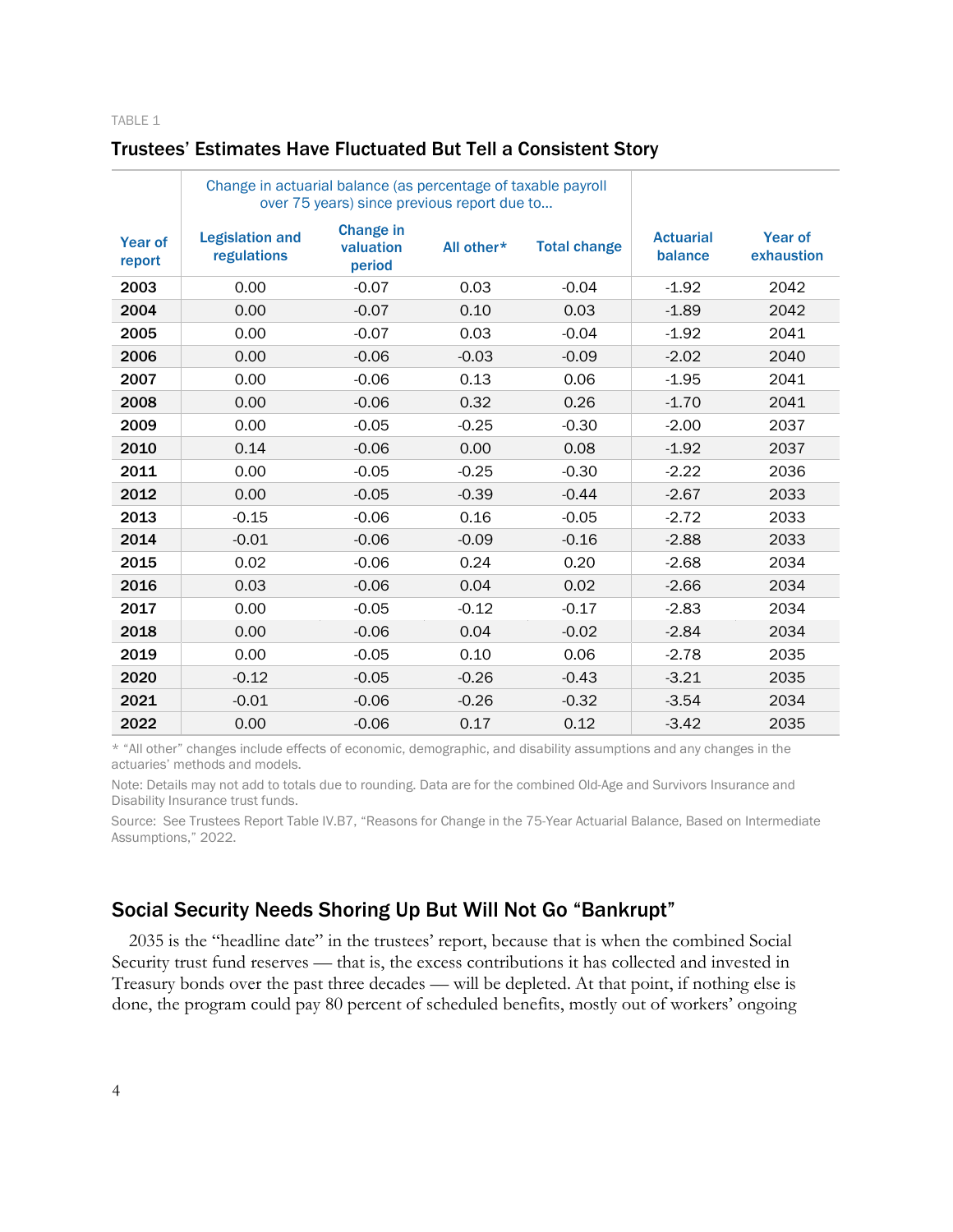contributions, a figure that would slip to 74 percent in 75 years. [5](#page-4-0) Contrary to popular misconception, benefits would not stop.<sup>[6](#page-4-1)</sup>

The trustees project that the DI trust fund reserves will last through the 75-year long-range projection window, contrasting with the 205[7](#page-4-2) projected depletion forecasted in last year's report.<sup>7</sup> Because DI costs and income are in close balance, even small changes can significantly alter the DI trust fund's projected reserve depletion date. So far, the COVID-19 pandemic has not led to an increase in disability claims, possibly because the Social Security Administration's (SSA) field offices were closed to in-person service for two years. In fact, the number of DI awards have declined each year since 2010. Analysts anticipated this basic trend, since most of the growth in DI enrollment in prior years was due to demographic factors such as the aging of the baby-boom generation, but enrollment has fallen more than expected. The trustees assume that disability claims will increase in the near term, as SSA field offices reopen and as people with significant long-term effects from COVID-19 apply for benefits.

Although the exhaustion dates attract media attention, the trustees caution that their projections are uncertain. For example, while 2035 is their best estimate of when the trust fund reserves will be depleted, they judge there is an 80 percent probability that the reserves will be depleted between 2032 and 2039. [8](#page-4-3) The Congressional Budget Office projected in 2021 that the trust fund reserves would be depleted in 2032.<sup>[9](#page-4-4)</sup> In short, all reasonable estimates show a long-run problem that needs to be addressed but not an immediate crisis.

Following the 1983 Social Security amendments, the trust fund reserves grew dramatically, which has helped to finance the retirement of the baby-boom generation. The principal and interest from the trust funds' bonds will enable Social Security to keep paying full benefits until 2035. The bonds have the full faith and credit of the United States government, and — as long as the solvency of the federal government itself is not called into question — Social Security will be able to redeem its bonds just as any private investor might do.<sup>10</sup> To do so, the federal government will have to increase its borrowing from the public, raise taxes, or spend less. That will be a concern for the Treasury but not for Social Security.

<span id="page-4-0"></span><sup>5</sup> *Trustees' Report*, Table IV.B4.

<span id="page-4-1"></span><sup>6</sup> William R. Morton and Barry F. Huston, "Social Security: What Would Happen If the Trust Funds Ran Out?" Congressional Research Service, updated October 15, 2021, [https://fas.org/sgp/crs/misc/RL33514.pdf.](https://fas.org/sgp/crs/misc/RL33514.pdf)

<span id="page-4-2"></span><sup>7</sup> In addition, the 2015 bipartisan budget agreement extended DI solvency by temporarily reallocating payroll taxes between the DI and OASI trust funds, which extended the solvency of the DI trust fund by several years but did not affect the projected exhaustion year of the OASI fund.

<span id="page-4-3"></span><sup>8</sup> *Trustees' Report*, Table VI.E1.

<span id="page-4-4"></span><sup>9</sup> Congressional Budget Office, *The 2021 Long-Term Budget Outlook*, March 2021, [https://www.cbo.gov/publication/57038.](https://www.cbo.gov/publication/57038) 

<span id="page-4-5"></span><sup>10</sup> CBPP, *Policy Basics: Understanding the Social Security Trust Funds*, updated September 28, 2021, [http://www.cbpp.org/research/social-security/understanding-the-social-security-trust-funds.](http://www.cbpp.org/research/social-security/understanding-the-social-security-trust-funds)